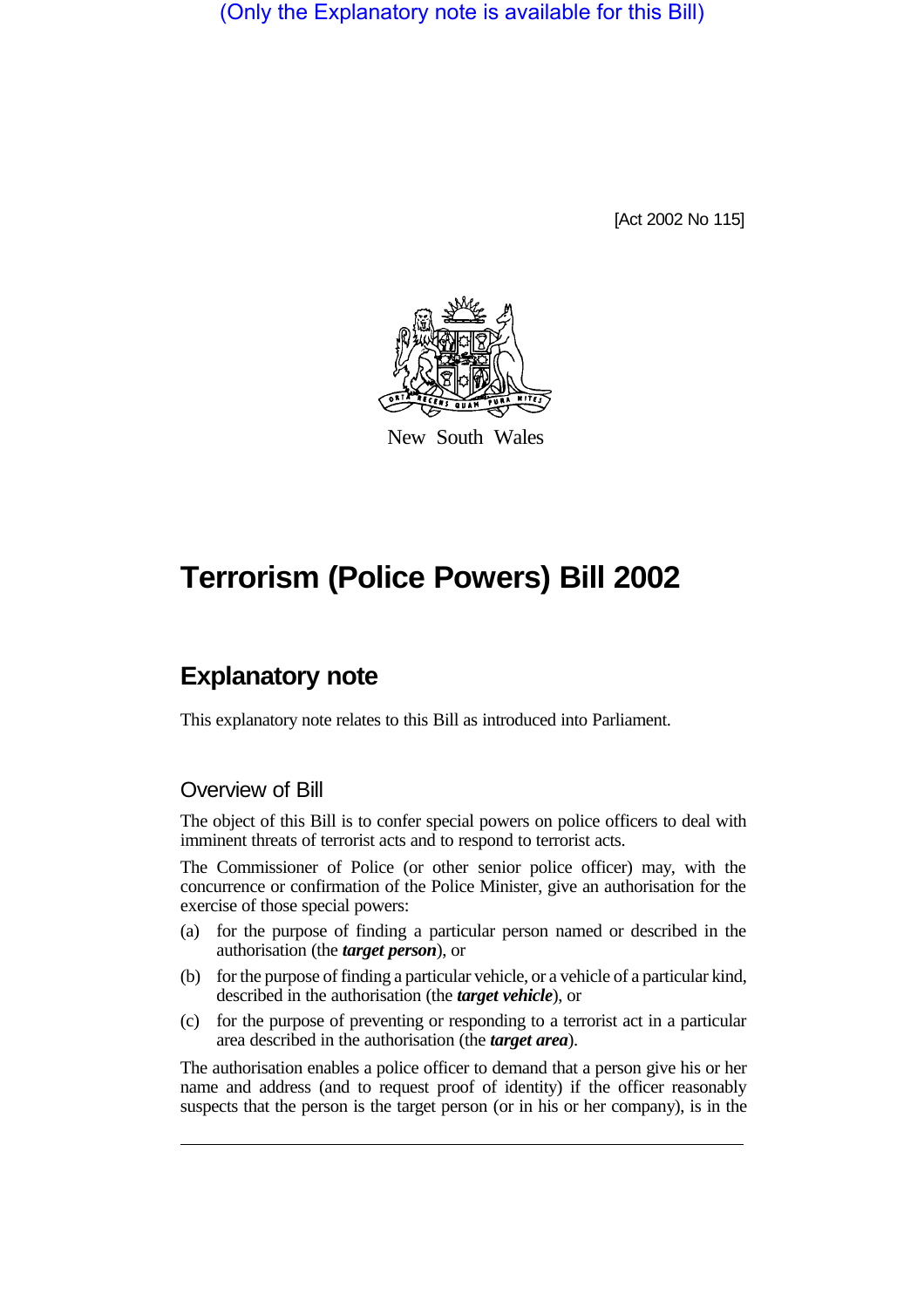Explanatory note

target vehicle or is in the target area (including entering or having just left the target area). Such a person is also liable to be searched without warrant, as is any vehicle that the officer reasonably suspects contains the target person, or is the target vehicle or that is in the target area. An authorisation also permits a police officer to enter and search, without warrant, any premises that he or she reasonably suspects contains a target person or target vehicle or that are in the target area.

In relation to any search, a police officer is authorised to seize and detain anything that the officer suspects on reasonable grounds may be used or may have been used to commit a terrorist act or may provide evidence of the commission of a serious indictable offence.

The Bill also amends the *State Emergency and Rescue Management Act 1989* to give additional powers to a police officer to quarantine a person who may have been exposed to chemical, biological or radiological contamination and to direct the person to undergo decontamination procedures. Police officers are also given powers to remove a vehicle from a danger area and to prevent a person from interfering with objects in, or removing objects from, a danger area.

Outline of provisions

#### **Part 1 Preliminary**

**Clause 1** sets out the name (also called the short title) of the proposed Act.

**Clause 2** provides for the commencement of the proposed Act on a day or days to be appointed by proclamation.

**Clause 3** defines *terrorist act* in similar terms as in the Commonwealth Criminal Code.

**Clause 4** defines certain other words and expressions used in the proposed Act.

### **Part 2 Authorisation to exercise special powers**

**Clause 5** permits the exercise of special powers to be authorised when the police officer giving the authorisation is satisfied that there are reasonable grounds for believing that there is an imminent threat of a terrorist act and that the exercise of the powers will substantially assist in preventing the terrorist act.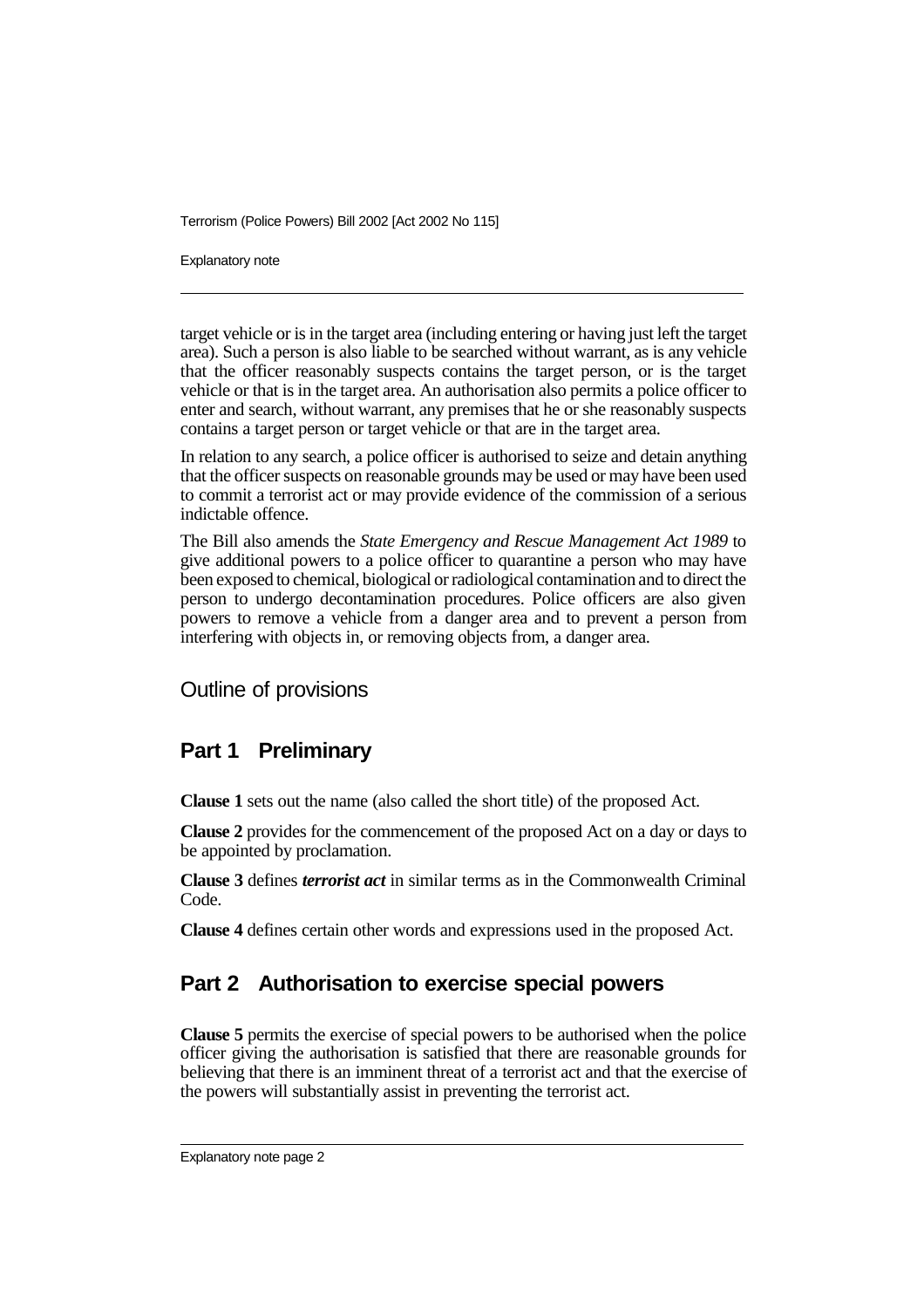Explanatory note

**Clause 6** permits the exercise of special powers to be authorised when the police officer giving the authorisation is satisfied that there are reasonable grounds for believing that a terrorist act has been committed and that the exercise of the powers will substantially assist in apprehending the persons responsible for committing the terrorist act.

**Clause 7** provides that the exercise of special powers may be authorised for the purpose of finding a particular person (the *target person*) or a particular vehicle (the *target vehicle*) or in relation to a particular area specified in the authorisation (the *target area*), or any combination of these. A target person may be described by the use of a photograph or drawing.

**Clause 8** allows an authorisation to be given by the Commissioner of Police or a Deputy Commissioner of Police. However, if those officers are not able to be contacted and the authorisation is sought urgently, then the authorisation may be given by any officer above the rank of superintendent.

**Clause 9** requires the authorisation to be given with the concurrence of the Police Minister unless the Police Minister is not able to be contacted, in which case the authorisation may be given without concurrence, but must be notified to the Police Minister as soon as he or she is available. If an authorisation is given under proposed section 5 without concurrence, it ceases to have effect after 48 hours if it is not confirmed by the Police Minister within that time.

**Clause 10** allows an authorisation to be given orally but requires it to be confirmed in writing as soon as is reasonably practicable. The authorisation must specify that it is made under the proposed Act, describe the general nature of the terrorist act to which it applies, specify the target and specify the time that the authorisation ceases to have effect.

**Clause 11** provides that an authorisation has effect for the time specified in the authorisation unless sooner revoked. An authorisation under proposed section 5 has a maximum duration of 7 days and may be extended, with the concurrence of the Police Minister, up to a maximum total period of 14 days. An authorisation under proposed section  $\overline{6}$  has a maximum duration of 24 hours and may be extended, with the concurrence of the Police Minister, up to a maximum total period of 48 hours.

**Clause 12** allows the authorisation to be revoked by the police officer who gave it, by a more senior officer or by the Police Minister. Revocation of an authorisation does not affect anything lawfully done in reliance on the authorisation before it was revoked.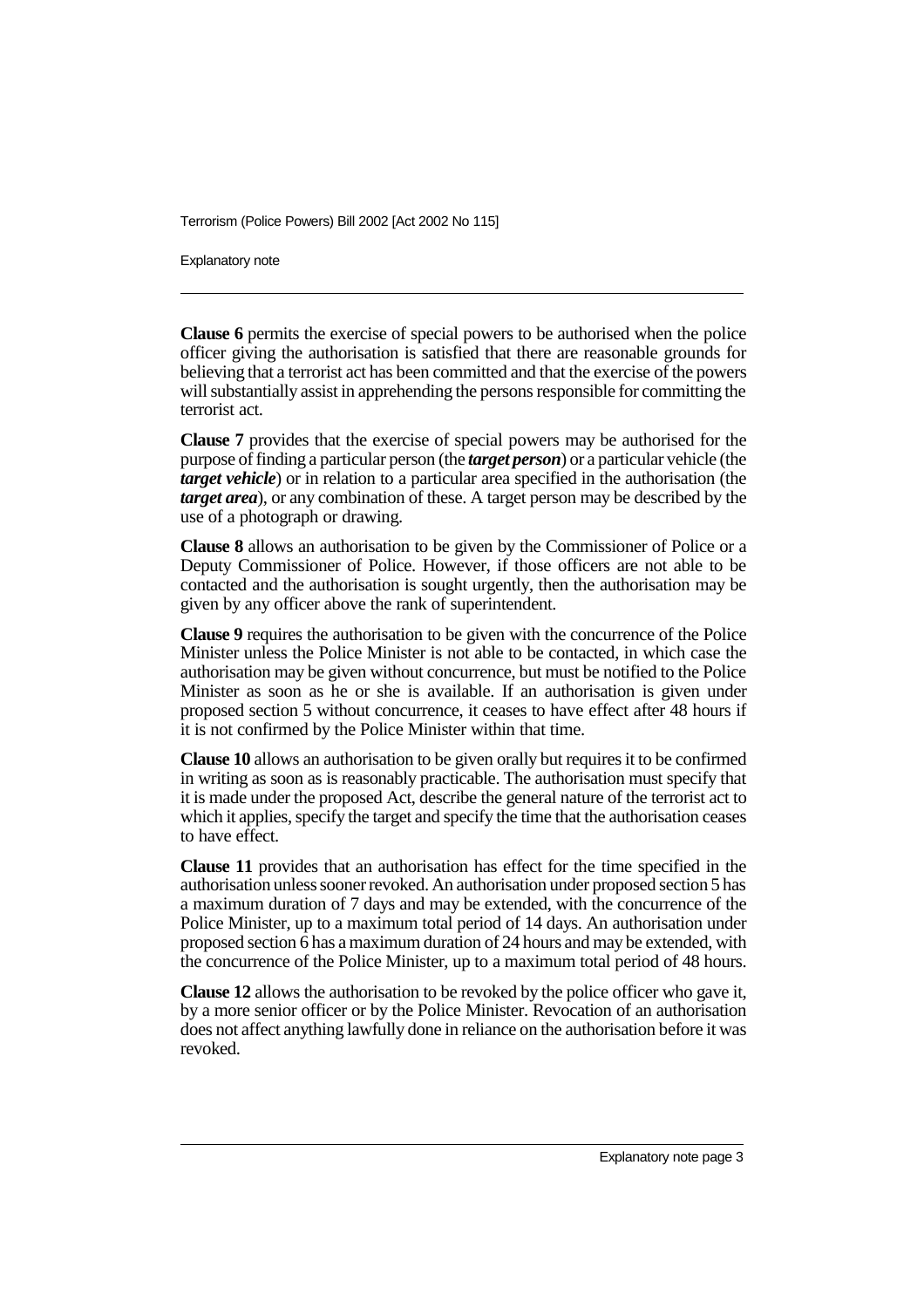Explanatory note

**Clause 13** prevents the validity of an authorisation from being challenged in any court or legal proceedings including an investigation into police or other conduct under any Act other than an investigation under the *Police Integrity Commission Act 1996*.

**Clause 14** allows the special powers conferred by the proposed Act to be exercised by any police officer, whether or not the officer has been notified of the terms of the authorisation.

#### **Part 3 Special powers**

**Clause 15** provides that the special powers conferred by the proposed Part may be exercised for the purposes for which an authorisation is given.

**Clause 16** permits a police officer to require a person to disclose his or her identity if the officer suspects on reasonable grounds that the person is the target person (or the person is found in suspicious circumstances in the company of the target person), is on or in a vehicle that the officer suspects on reasonable grounds is the target vehicle, or is in the target area.

The officer may also request the person to provide proof of his or her identity.

**Clause 17** permits a police officer to stop and search a person, or anything in the person's possession or control, if the officer suspects on reasonable grounds that the person is the target person (or the person is found in suspicious circumstances in the company of the target person), the person is on or in a vehicle that the officer suspects on reasonable grounds is the target vehicle or the person is in the target area. Proposed Schedule 1 applies to searches of a person conducted under this clause. A strip search is only permitted under that Schedule if the person is suspected of being the target person.

**Clause 18** permits a police officer to stop and search a vehicle and anything on or in the vehicle if the officer suspects on reasonable grounds that the vehicle is the target vehicle or the officer suspects on reasonable grounds that a person on or in the vehicle is the target person or the vehicle is in the target area.

**Clause 19** permits a police officer, without a warrant, to enter and search any premises if the officer suspects on reasonable grounds that the target person, or the target vehicle, may be in the premises or the premises are in the target area. A police officer who enters and searches premises must do as little damage as possible.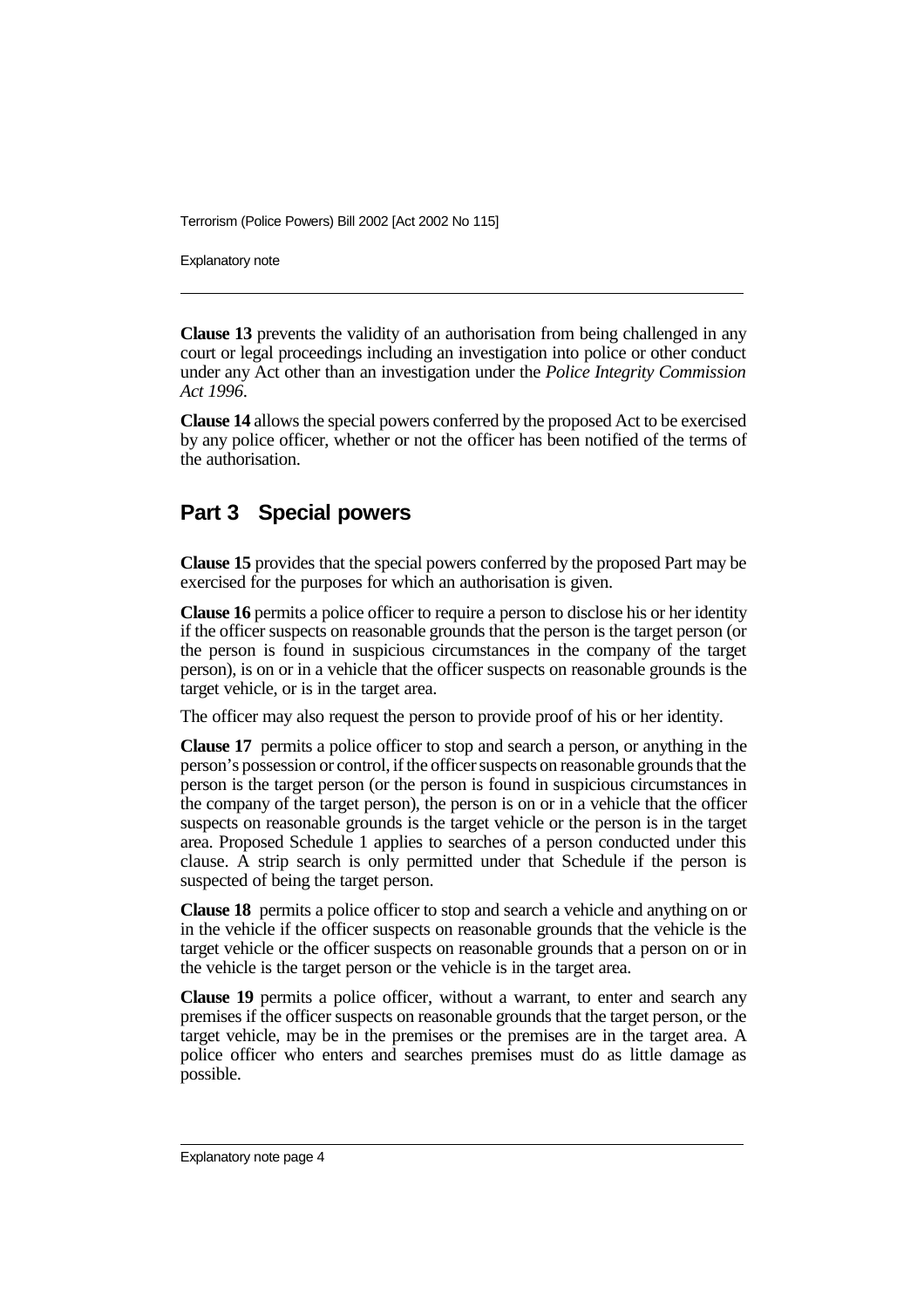Explanatory note

**Clause 20** permits a police officer to seize and detain anything that the officer suspects on reasonable grounds may be used or may have been used to commit a terrorist act or may provide evidence of the commission of a serious indictable offence (whether or not related to a terrorist act). The power to seize and detain a thing includes a power to guard the thing and a power to remove the thing.

**Clause 21** permits a police officer to use reasonable force in the exercise of a power under the proposed Part.

**Clause 22** makes it an offence (maximum penalty 100 penalty units or 2 years imprisonment or both) to hinder a police officer in the exercise of certain powers under the proposed Part.

**Clause 23** requires a police officer to provide certain information if requested to do so before, or as soon as reasonably practicable after, exercising a power under the proposed Part. The Commissioner of Police is also required to arrange for a written statement to be provided, on request made within 12 months of the search, to a person who is searched or whose vehicle or premises were searched under the proposed Part, stating that the search was conducted pursuant to the proposed Act.

#### **Part 4 Recognised law enforcement officers**

**Clause 24** permits a member of the police force of another State or Territory or a member of the Australian Federal Police to be appointed as a recognised law enforcement officer in relation to the proposed Act by the Commissioner of Police or a Deputy Commissioner of Police. Such an appointment lasts for a maximum period of 14 days and may be revoked. Recognised law enforcement officers remain under the command and control of the police force to which they belong during the term of their appointment.

**Clause 25** grants a recognised law enforcement officer, for the purposes of the proposed Act or matters arising under the proposed Act, the powers, immunities, liabilities and responsibilities of a police officer of the rank of constable appointed under the *Police Act 1990*.

### **Part 5 Miscellaneous**

**Clause 26** requires a report to be provided to the Attorney General and the Police Minister by the Commissioner of Police as soon as practicable after the expiry of an authorisation setting out the terms and period of the authorisation, identifying as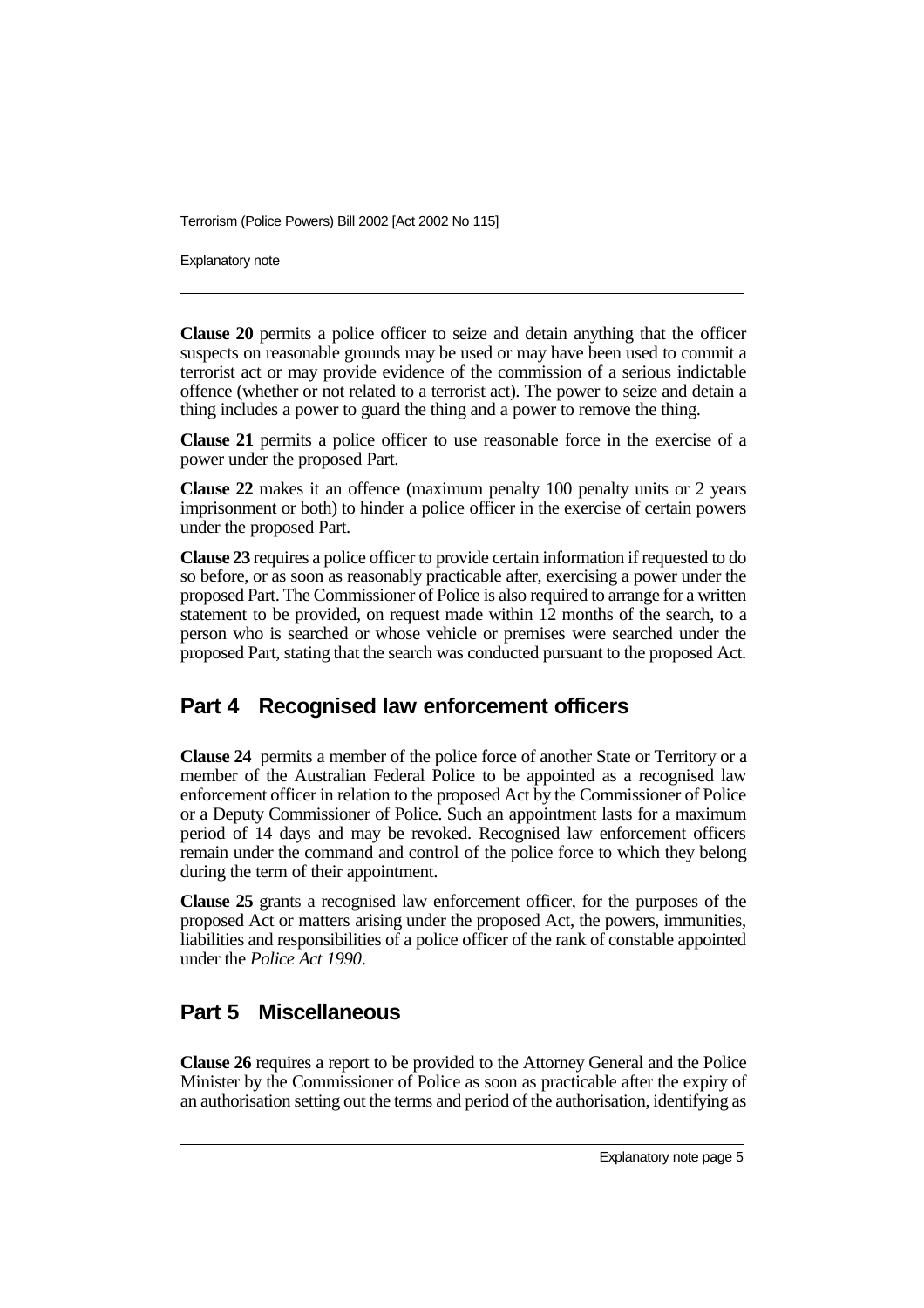Explanatory note

far as reasonably practicable the matters that were relied on for giving the authorisation, describing the powers exercised and specifying the results of the exercise of those powers.

**Clause 27** requires a police officer who seizes a thing under the proposed Act to return it to the owner or person who had lawful possession of it before it was seized if the police officer is satisfied that its retention for evidence is not required and it is lawful for the person to have possession of the thing.

**Clause 28** enables a court, on application by a person, to make an order that property in police custody be returned to the person or be dealt with as the court thinks fit or be forfeited to the State and may, for that purpose, adjust property rights and make findings relating to ownership and liability for expenses. Forfeited property that is money is to be paid to the Treasurer for payment to the Consolidated Fund and other property is to be sold by public auction or disposed of as the Commissioner of Police thinks fit if not sold or suitable for sale.

**Clause 29** provides that police officers acting under an authorisation under the proposed Act are not to be convicted or held liable because of a defect in the authorisation or because the person who gave the authorisation lacked the jurisdiction to do so.

**Clause 30** provides that nothing in the proposed Act limits a police officer's powers under any other Act and nothing in any other Act limits a police officer's powers under the proposed Act.

**Clause 31** provides that the proposed Act is to bind the Crown.

**Clause 32** enables the Governor to make regulations in connection with the proposed Act.

**Clause 33** provides that the onus of proof of reasonable excuse in proceedings for an offence against the proposed Act or regulations lies on the accused person.

**Clause 34** provides that proceedings for an offence against the proposed Act or regulations are to be dealt with summarily by a Local Court.

**Clause 35** is a formal provision giving effect to the amendments to the *State Emergency and Rescue Management Act 1989* in Schedule 2.

**Clause 36** provides for a review of the proposed Act to be undertaken 12 months after the date of assent to the proposed Act and every 12 months thereafter.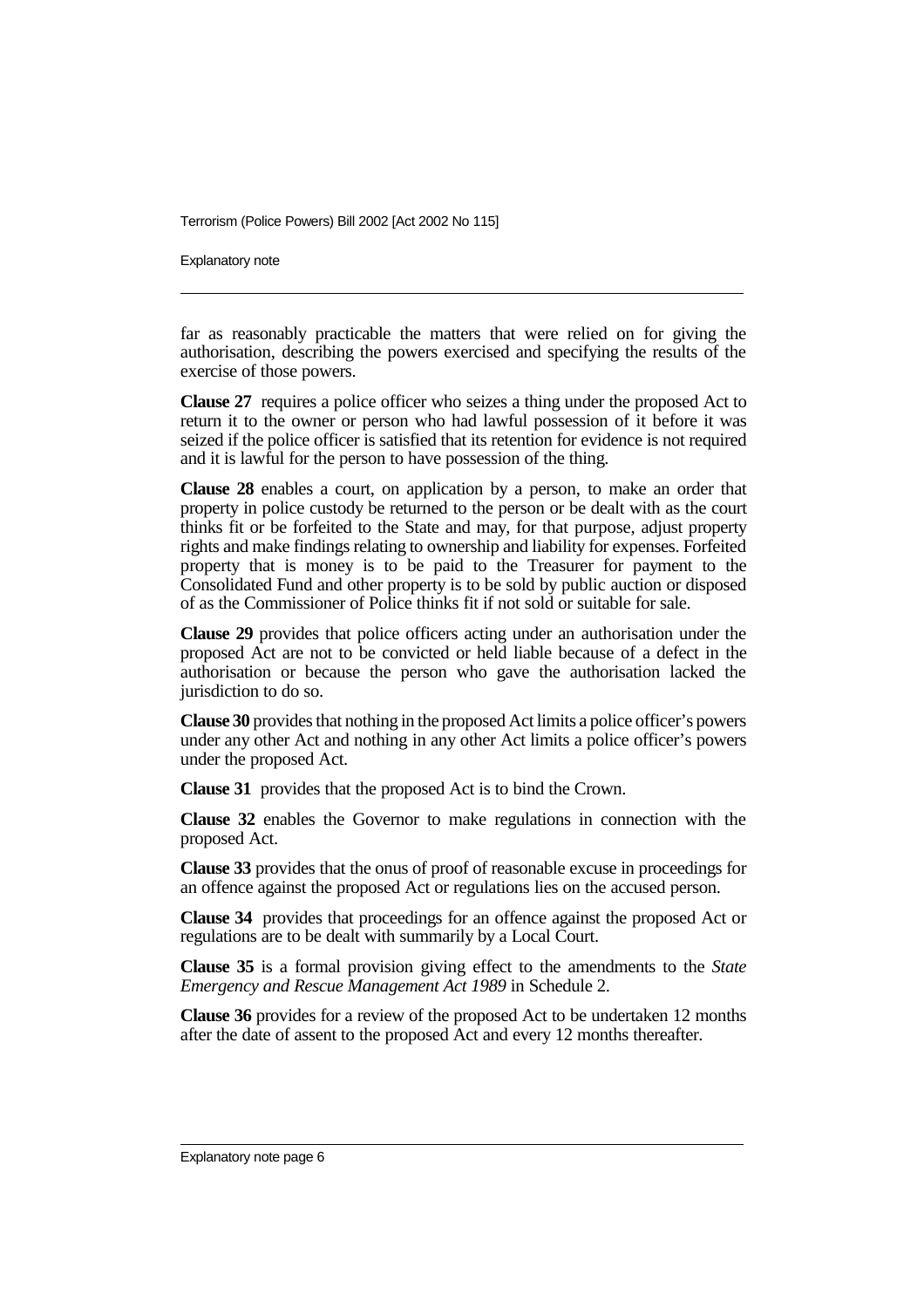Explanatory note

#### **Schedule 1 Conduct of personal searches**

**Clause 1** applies the proposed Schedule to searches by a police officer under the proposed Act. The powers are similar to those in the proposed *Law Enforcement (Powers and Responsibilities) Act 2002*.

**Clause 2** defines certain words and expressions used in the proposed Schedule.

**Clause 3** authorises a police officer to carry out a frisk search or an ordinary search whenever the police officer is authorised to carry out a search. In a frisk search, the police officer may treat a person's outer clothing (to which the search is to be confined) as the outer clothing after a coat or jacket is removed.

**Clause 4** authorises a police officer to carry out a strip search if the person to be searched is suspected of being the target of an authorisation and the police officer suspects on reasonable grounds that it is necessary to carry out such a search for the purposes of the search and that the seriousness and urgency of the circumstances require the strip search to be carried out.

**Clause 5** sets out rules applying generally to personal searches that a police officer must comply with as far as is reasonably practicable in the circumstances. These include requirements to inform the person as to whether and why it is necessary to remove clothing, to ask for co-operation, to conduct the search in a way that provides reasonable privacy and is as quick as is reasonably practicable, to conduct the least invasive kind of search practical in the circumstances, not to search the person's genital area or breasts unless necessary to do so for the search purposes, to allow the person to dress as soon as the search is finished and not to question a person while searching the person. A search is to be conducted by a person of the same sex as the person being searched.

**Clause 6** sets out rules applying generally to strip searches that a police officer must comply with as far as is reasonably practicable in the circumstances. These include requirements to conduct the search in a private area, not to search in view of persons of the opposite sex, not to search a person's body cavities, not to remove more clothes than necessary and for a search not to involve more visual inspection than necessary. A medical practitioner or parent or guardian may be present if the person being searched has no objection. The proposed clause also requires strip searches of children aged between 10 and 18 years of age or persons suffering impaired intellectual functioning to be carried out, if reasonably practicable, in the presence of a parent or guardian of the person being searched or other person capable of representing the interests of the person being searched.

**Clause 7** prohibits strip searches of persons under 10 years of age.